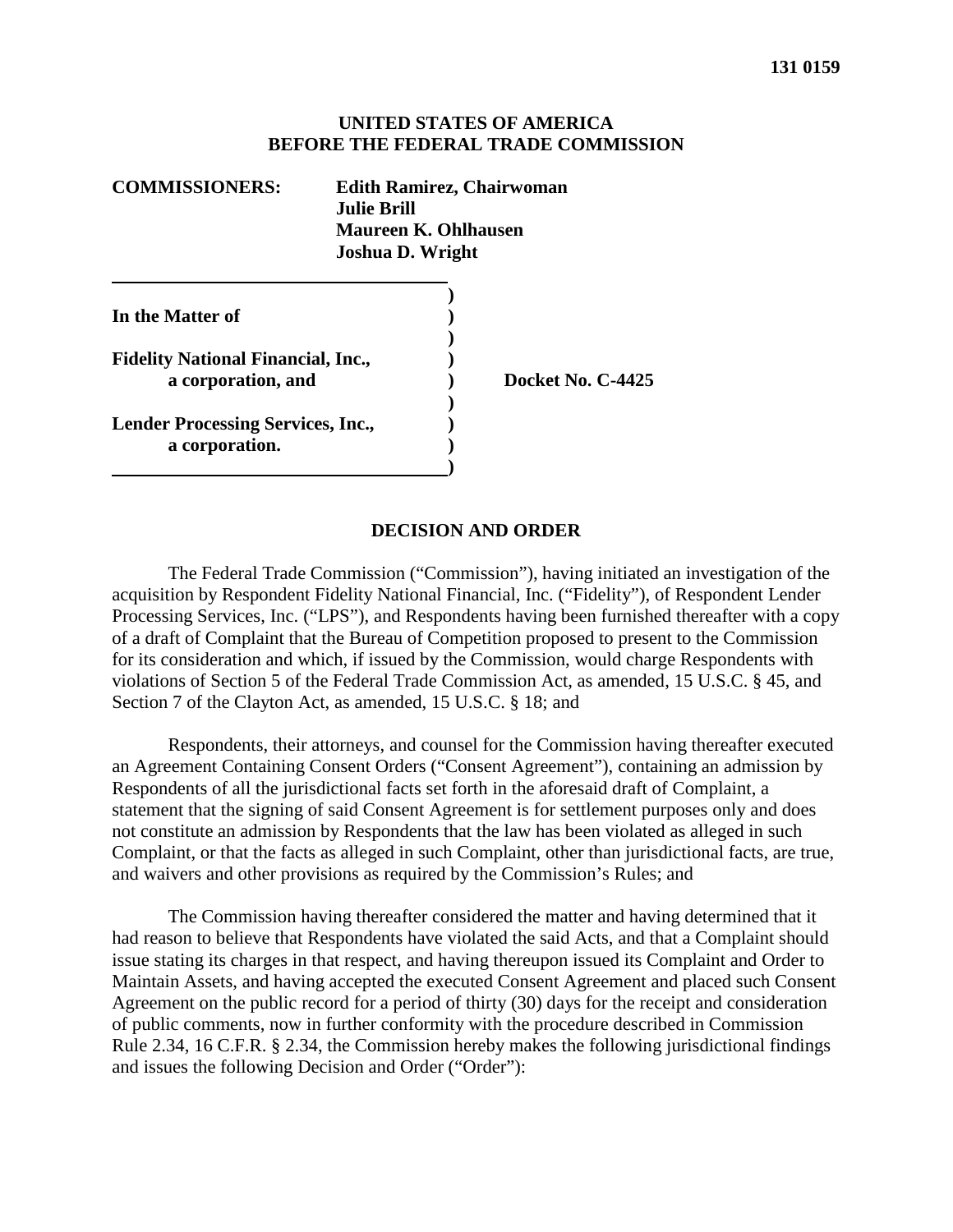- 1. Respondent Fidelity is a corporation organized, existing and doing business under and by virtue of the laws of the State of Delaware, with its principal place of business located at 601 Riverside Avenue, Jacksonville, FL 32204.
- 2. Respondent LPS is a corporation organized, existing and doing business under and by virtue of the laws of the State of Delaware, with its principal place of business located at 601 Riverside Avenue, Jacksonville, FL 32204.
- 3. The Federal Trade Commission has jurisdiction over the subject matter of this proceeding and over Respondents, and the proceeding is in the public interest.

## **ORDER**

## **I.**

**IT IS ORDERED** that, as used in this Order, the following definitions shall apply:

- A. "Fidelity" means Fidelity National Financial, Inc., its directors, officers, employees, agents, representatives, successors, and assigns; and its subsidiaries, divisions, joint ventures, groups, and affiliates in each case controlled by Fidelity; and the respective directors, officers, employees, agents, representatives, successors, and assigns of each. After the Acquisition, Fidelity shall include LPS.
- B. "LPS" means Lender Processing Services, Inc., its directors, officers, employees, agents, representatives, successors, and assigns; and its subsidiaries, divisions, joint ventures, groups, and affiliates in each case controlled by LPS; and the respective directors, officers, employees, agents, representatives, successors, and assigns of each.
- C. "Commission" means the Federal Trade Commission.
- D. "Acquirer" means any and all Persons approved by the Commission pursuant to Paragraphs II. and/or III. (or Paragraph IV., if applicable) of this Order.
- E. "Acquisition" means the acquisition by Fidelity of all of the outstanding common stock of LPS pursuant to the Agreement and Plan of Merger dated May 28, 2013.
- F. "Copy" means a reproduction of a Title Plant that will enable an Acquirer to use the reproduction in a qualitatively similar way to the Title Plant. A Copy will reproduce all of the records, indices, documents, and other information contained in the Title Plant, as of the Divestiture Date, and enable such information to be accessed no less quickly and no less conveniently than it could be using the Title Plant.
- G. "Divestiture Agreement" means any and all agreements between the Respondents (or between a Divestiture Trustee appointed pursuant to Paragraph IV. of this Order) and an Acquirer, and all amendments, exhibits, attachments, agreements, and schedules thereto,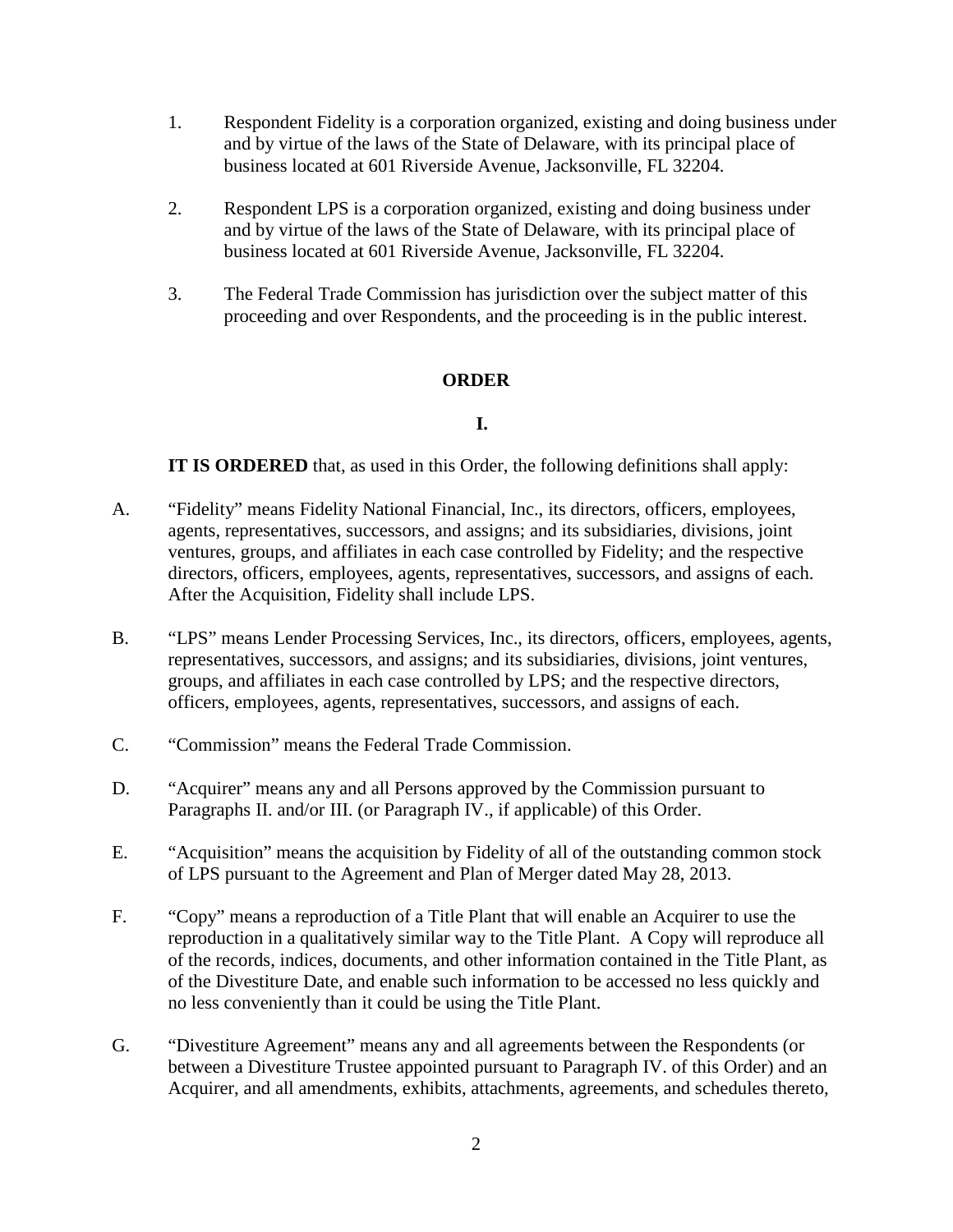that have been approved by the Commission pursuant to Paragraphs II. and/or III. (or Paragraph IV., if applicable) of this Order.

- H. "Divestiture Assets" means:
	- 1. Portland Title Agency Interest, and
	- 2. Title Plant Assets.
- I. "Divestiture Date" means each date on which Respondents (or a Divestiture Trustee) fully complete the divestiture of each of the Divestiture Assets, as applicable, as required by Paragraphs II. and/or III. (or Paragraph IV., if applicable) of this Order.
- J. "Divestiture Trustee" means a trustee appointed by the Commission pursuant to Paragraph IV. of this Order.
- K. "Person" means any individual, partnership, joint venture, firm, corporation, association, trust, unincorporated organization, or other business entity, and any subsidiaries, divisions, groups, or affiliates thereof.
- L. "Portland Title Agency" means Portland Title Agency, LLC, a wholly-owned subsidiary of Fidelity.
- M. "Portland Title Agency Interest" means the Title Plant Interest held by Portland Title Agency in the Tri-County Title Plant.
- N. "Respondents" means Fidelity and LPS, individually and collectively.
- O. "Third Party" means any non-governmental Person other than the Respondents or each Acquirer.
- P. "Title Information Services" means providing selected information contained in a Title Plant to a customer or user or permitting a customer or user to have access to information contained in a Title Plant.
- Q. "Title Plant" means a privately-owned collection of records and/or indices regarding the ownership of and interests in real property. Title Plants include such collections that are regularly maintained and updated by obtaining information or documents from the public records, as well as such collections of information that are not regularly updated.
- R. "Title Plant Assets" means a Copy of each Title Plant, and all rights associated with each Copy, owned or otherwise held by LPS prior to the Acquisition, covering each of the Oregon counties listed below:
	- 1. Clatsop,
	- 2. Columbia,
	- 3. Coos,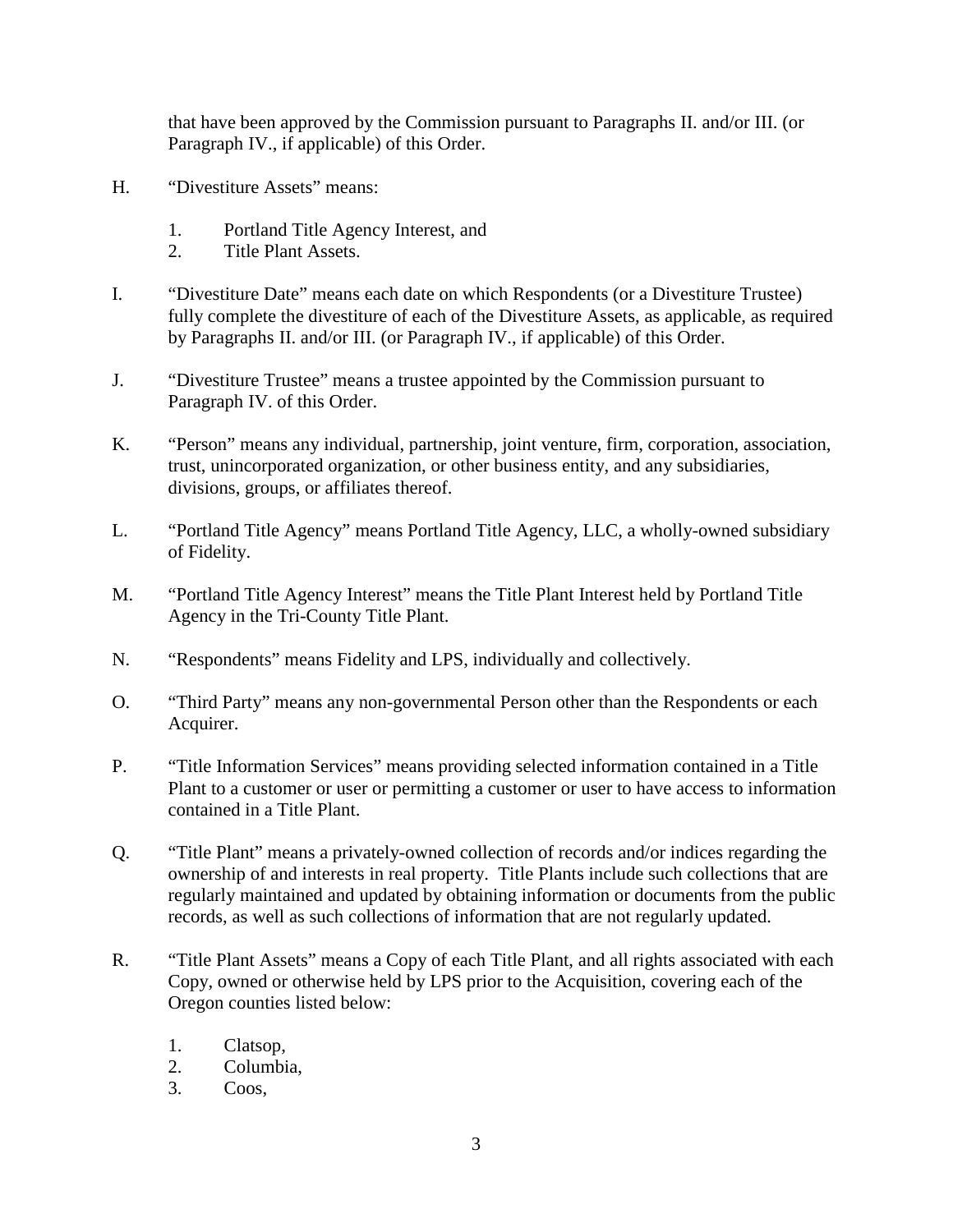- 4. Josephine,
- 5. Polk, and
- 6. Tillamook.
- S. "Title Plant Interest" means any and all rights, present or contingent, of a Person to hold any membership or partnership share, voting or nonvoting stock, share capital, equity or other interests, and/or beneficial ownership of a Title Plant.
- T. "Tri-County Title Plant" means the joint venture Title Plant established pursuant to the Tri-County Title Plant Partnership Agreement, effective as of October 15, 1992, and all amendments, exhibits, and attachments thereto, which covers records and/or indices regarding the ownership of and interests in real property located in the tri-county Portland metropolitan area consisting of Clackamas, Multnomah, and Washington counties, Oregon.

## **II.**

- A. Not later than five (5) months after the date this Order is issued, Respondents shall divest the Portland Title Agency Interest, absolutely and in good faith, at no minimum price, to an Acquirer that receives the prior approval of the Commission and in a manner (including a Divestiture Agreement) that receives the prior approval of the Commission; *provided, however,* that no proposed divestiture of the Portland Title Agency Interest to a Person that owns or controls a Title Plant Interest in the Tri-County Title Plant at the time of the divestiture will be approved if that Person's Title Plant Interest, when combined with the Portland Title Agency Interest and the Respondents' Title Plant Interests in the Tri-County Title Plant, would equal or exceed 70% of the outstanding Title Plant Interests in the Tri-County Title Plant.
- B. Prior to the Divestiture Date, Respondents shall obtain all consents, approvals, and waivers from all Third Parties that are necessary to permit Respondents to divest the Portland Title Agency Interest and transfer all associated rights to the Acquirer.
- C. Respondents shall not, directly or indirectly, through subsidiaries, partnerships, or otherwise, exercise any of their voting rights, or influence any other partners to exercise any of their voting rights, under Section 11.01(f) of the Tri-County Title Plant Partnership Agreement (as reflected in the version of the agreement in effect as of the date Respondents execute the Agreement Containing Consent Orders), to expel the Acquirer of the Portland Title Agency Interest.
- D. The purpose of the divestiture of the Portland Title Agency Interest is to ensure the continuation of the Portland Title Agency Interest as an independent interest in the Tri-County Title Plant and to remedy the lessening of competition in Title Information Services resulting from the Acquisition as alleged in the Commission's Complaint.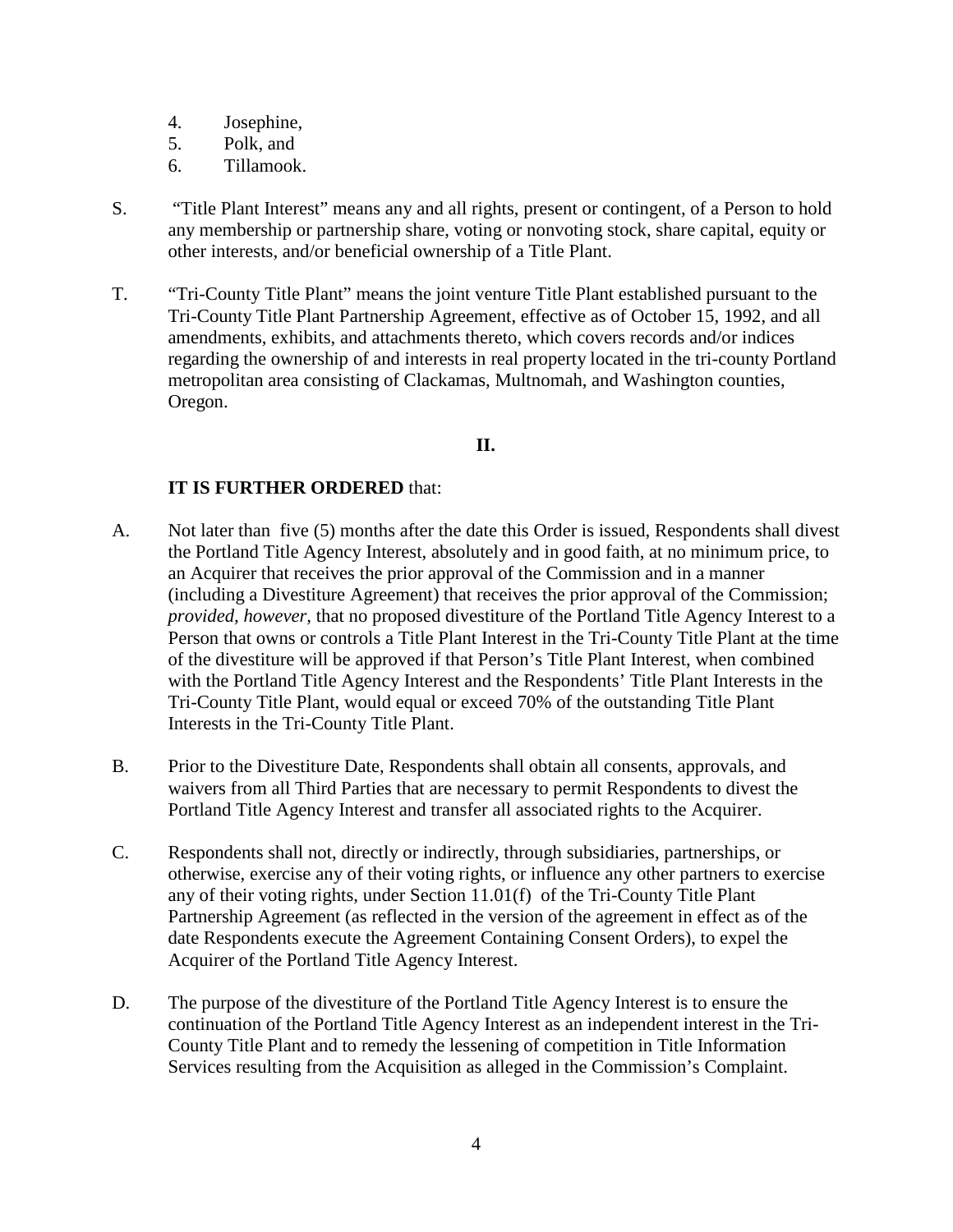#### **IT IS FURTHER ORDERED** that:

- A. Not later than five (5) months after the date this Order is issued, Respondents shall divest the Title Plant Assets, absolutely and in good faith, at no minimum price, to an Acquirer or Acquirers that receive the prior approval of the Commission and in a manner (including a Divestiture Agreement) that receives the prior approval of the Commission.
- B. Prior to the Divestiture Date, Respondents shall obtain all consents, approvals, and waivers from all Third Parties that are necessary to permit Respondents to divest each of the Title Plant Assets and transfer all associated rights to each Acquirer.
- C. The purpose of the divestiture of the Title Plant Assets is to remedy the lessening of competition in Title Information Services resulting from the Acquisition as alleged in the Commission's Complaint.

### **IV.**

- A. If Respondents have not fully complied with the obligations of Paragraphs II. and III. to divest all of the Divestiture Assets, the Commission may appoint a trustee ("Divestiture Trustee") to complete the divestiture of any remaining Divestiture Assets in a manner that satisfies the requirements of this Order. In the event that the Commission or the Attorney General brings an action pursuant to § 5(*l*) of the Federal Trade Commission Act, 15 U.S.C. § 45(*l*), or any other statute enforced by the Commission, Respondents shall consent to the appointment of a Divestiture Trustee in such action. Neither the appointment of a Divestiture Trustee nor a decision not to appoint a Divestiture Trustee under this Paragraph shall preclude the Commission or the Attorney General from seeking civil penalties or any other relief available to it, including a court-appointed Divestiture Trustee, pursuant to § 5(*l*) of the Federal Trade Commission Act, or any other statute enforced by the Commission, for any failure by Respondents to comply with this Order.
- B. The Commission shall select the Divestiture Trustee, subject to the consent of Respondents, which consent shall not be unreasonably withheld. The Divestiture Trustee shall be a Person with experience and expertise in acquisitions and divestitures. If Respondents have not opposed, in writing, including the reasons for opposing, the selection of any proposed Divestiture Trustee within ten (10) days after notice by the staff of the Commission to Respondents of the identity of any proposed Divestiture Trustee, Respondents shall be deemed to have consented to the selection of the proposed Divestiture Trustee.
- C. Not later than ten (10) days after the appointment of a Divestiture Trustee, Respondents shall execute a trust agreement that, subject to the prior approval of the Commission,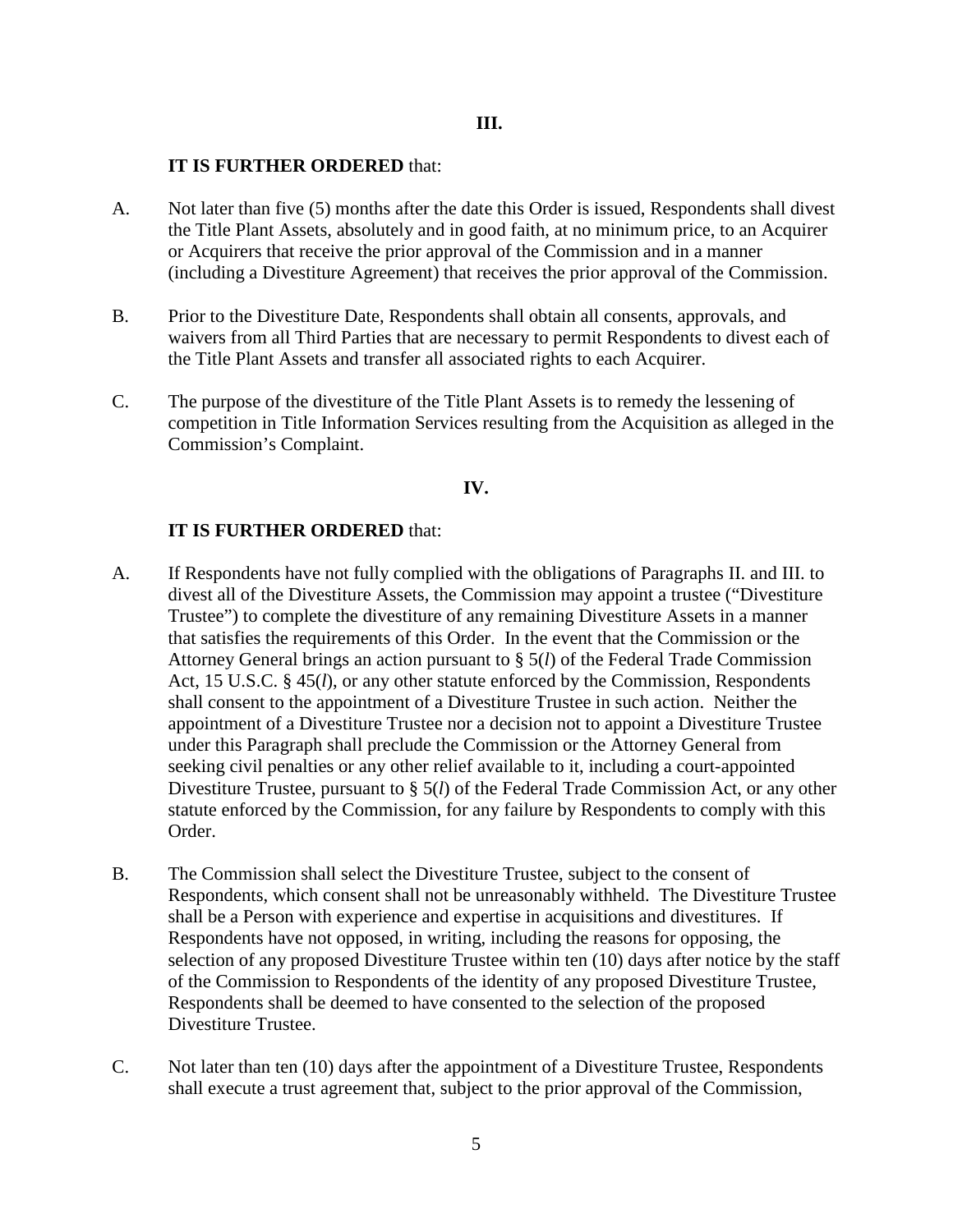transfers to the Divestiture Trustee all rights and powers necessary to permit the Divestiture Trustee to effectuate the divestitures required by, and satisfy the additional obligations imposed by, Paragraphs and II. and III. of this Order.

- D. If a Divestiture Trustee is appointed by the Commission or a court pursuant to this Paragraph, Respondents shall consent to the following terms and conditions regarding the Divestiture Trustee's powers, duties, authority, and responsibilities:
	- 1. Subject to the prior approval of the Commission, the Divestiture Trustee shall have the exclusive power and authority to effectuate the divestitures required by, and satisfy the additional obligations imposed by, Paragraphs II. and III. of this Order.
	- 2. The Divestiture Trustee shall have one (1) year after the date the Commission approves the trust agreement described herein to effectuate the required divestitures, which shall be subject to the prior approval of the Commission. If, however, at the end of the one (1) year period, the Divestiture Trustee has submitted a plan to divest or believes the divestitures can be achieved within a reasonable time, the divestiture period may be extended by the Commission, or, in the case of a court-appointed Divestiture Trustee, by the court; *provided, however,* the Commission may extend the divestiture period only two (2) times.
	- 3. Subject to any demonstrated legally recognized privilege, the Divestiture Trustee shall have full and complete access to the personnel, books, records, and facilities related to the Divestiture Assets that are required to be divested by this Order and to any other relevant information, as the Divestiture Trustee may request. Respondents shall develop such financial or other information as the Divestiture Trustee may request and shall cooperate with the Divestiture Trustee. Respondents shall take no action to interfere with or impede the Divestiture Trustee's accomplishment of the divestitures. Any delays caused by Respondents shall extend the time for divestiture under this Paragraph for a time period equal to the delay, as determined by the Commission or, for a court-appointed Divestiture Trustee, by the court.
	- 4. The Divestiture Trustee shall use commercially reasonable efforts to negotiate the most favorable price and terms available in each contract that is submitted to the Commission, subject to Respondents' absolute and unconditional obligation to divest expeditiously and at no minimum price. The divestiture shall be made in the manner and to each Acquirer as required by this Order; *provided, however*, if the Divestiture Trustee receives bona fide offers from more than one acquiring Person, and if the Commission determines to approve more than one such acquiring Person, the Divestiture Trustee shall divest to the acquiring Person selected by Respondents from among those approved by the Commission; *provided further, however*, that Respondents shall select such Person within five (5) days after receiving notification of the Commission's approval.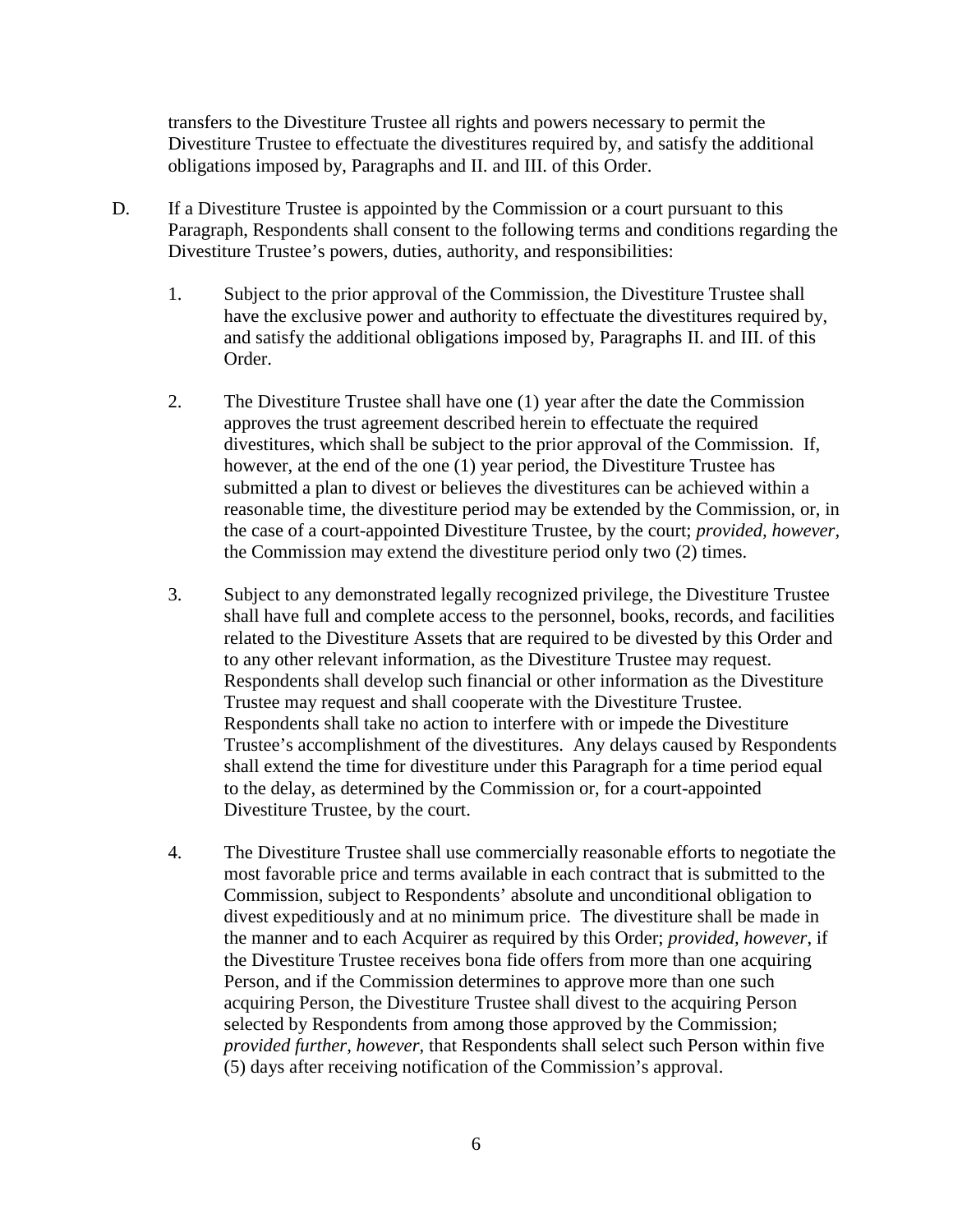- 5. The Divestiture Trustee shall serve, without bond or other security, at the cost and expense of Respondents, on such reasonable and customary terms and conditions as the Commission or a court may set. The Divestiture Trustee shall have the authority to employ, at the cost and expense of Respondents, such consultants, accountants, attorneys, investment bankers, business brokers, appraisers, and other representatives and assistants as are necessary to carry out the Divestiture Trustee's duties and responsibilities. The Divestiture Trustee shall account for all monies derived from the divestiture and all expenses incurred. After approval by the Commission of the account of the Divestiture Trustee, including fees for the Divestiture Trustee's services, all remaining monies shall be paid at the direction of Respondents, and the Divestiture Trustee's power shall be terminated. The compensation of the Divestiture Trustee shall be based at least in significant part on a commission arrangement contingent on the divestiture of all of the relevant assets that are required to be divested by this Order.
- 6. Respondents shall indemnify the Divestiture Trustee and hold the Divestiture Trustee harmless against any losses, claims, damages, liabilities, or expenses arising out of, or in connection with, the performance of the Divestiture Trustee's duties, including all reasonable fees of counsel and other expenses incurred in connection with the preparation for, or defense of, any claim, whether or not resulting in any liability, except to the extent that such losses, claims, damages, liabilities, or expenses result from gross negligence, malfeasance, willful or wanton acts, or bad faith by the Divestiture Trustee.
- 7. The Divestiture Trustee shall have no obligation or authority to operate or maintain the relevant assets required to be divested by this Order.
- 8. The Divestiture Trustee shall report in writing to Respondents and to the Commission every sixty (60) days concerning the Divestiture Trustee's efforts to accomplish the specified divestiture.
- 9. Respondents may require the Divestiture Trustee and each of the Divestiture Trustee's consultants, accountants, attorneys, and other representatives and assistants to sign a customary confidentiality agreement; *provided, however,* such agreement shall not restrict the Divestiture Trustee from providing any information to the Commission.
- 10. The Commission may, among other things, require the Divestiture Trustee and each of the Divestiture Trustee's consultants, accountants, attorneys, representatives, and assistants to sign an appropriate confidentiality agreement relating to Commission materials and information received in connection with the performance of the Divestiture Trustee's duties and responsibilities.
- E. If the Commission determines that a Divestiture Trustee has ceased to act or failed to act diligently, the Commission may appoint a substitute Divestiture Trustee in the same manner as provided in this Paragraph.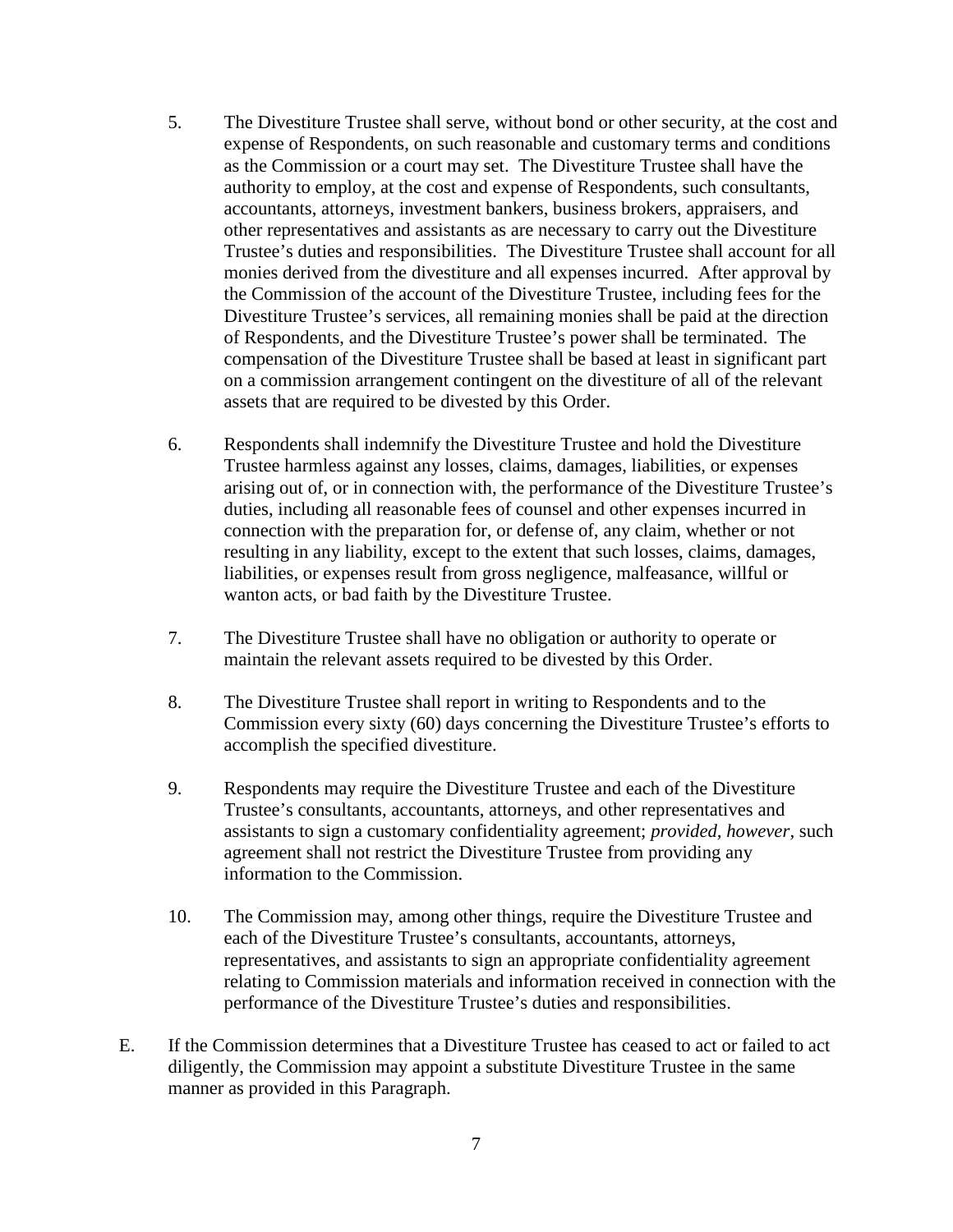F. The Commission or, in the case of a court-appointed Divestiture Trustee, the court, may on its own initiative or at the request of the Divestiture Trustee issue such additional orders or directions as may be necessary or appropriate to accomplish each of the divestitures required by this Order.

### **V.**

**IT IS FURTHER ORDERED** that, until Respondents fully comply with Paragraphs II.A., II.B, III.A., and III.B. (and Paragraph IV., if applicable) of the Decision and Order, Respondents shall:

- A. Take such actions as are necessary to maintain the viability and marketability of the Divestiture Assets and the Tri-County Title Plant and to prevent the destruction, removal, wasting, deterioration, or impairment of the Divestiture Assets and the Tri-County Title Plant except for ordinary wear and tear;
- B. Not sell, transfer, encumber, or otherwise impair the Divestiture Assets (other than as required by this Order) and the Tri-County Title Plant nor take any action that lessens their viability, marketability, or competitiveness; and
- C. Maintain the Divestiture Assets and the Tri-County Title Plant in the regular and ordinary course of business and in accordance with past practice, and/or as may be necessary to preserve the marketability, viability, and competitiveness of the Divestiture Assets and the Tri-County Title Plant to the extent and in the manner maintained prior to the Acquisition, including, but not limited to, updating the records and/or indices contained in the Divestiture Assets and the Tri-County Title Plant and not compromising the ability and suitability of the Title Plant Assets and the Tri-County Title Plant to meet Oregon state requirements for title insurers and title insurance producers.

### **VI.**

- A. No Divestiture Agreement shall limit or contradict, or be construed to limit or contradict, the terms of this Order, it being understood that nothing in this Order shall be construed to reduce any rights or benefits of any Acquirer or to reduce any obligations of Respondents under such agreements.
- B. Each Divestiture Agreement shall be incorporated by reference into this Order and made a part hereof.
- C. Respondents shall comply with all terms of each Divestiture Agreement, and any breach by Respondents of any term of a Divestiture Agreement shall constitute a failure to comply with this Order. If any term of a Divestiture Agreement varies from the terms of this Order ("Order Term"), then to the extent that Respondents cannot fully comply with both terms, the Order Term shall determine Respondents' obligations under this Order.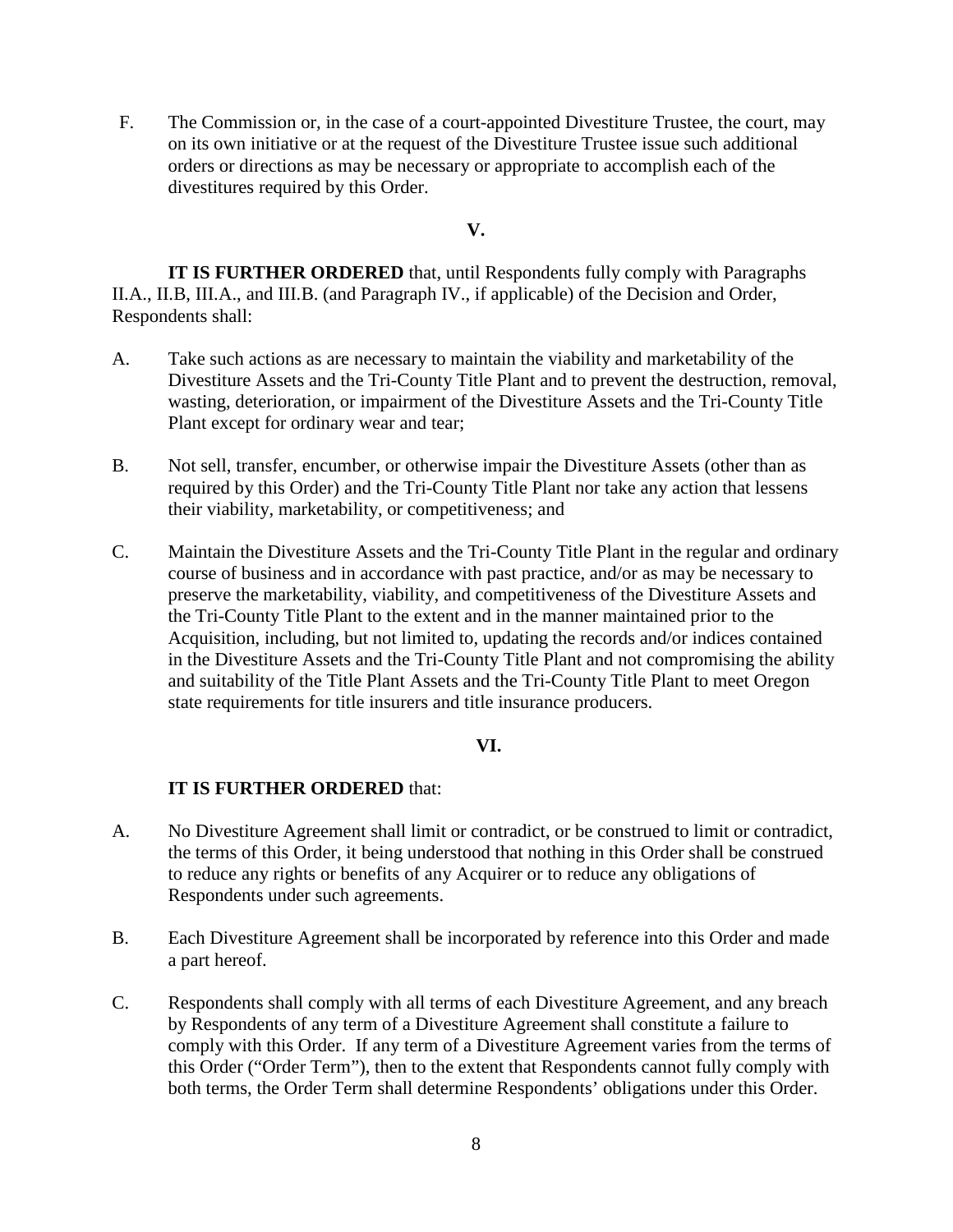- A. For a period of ten (10) years from the date this Order becomes final, Respondents shall not, directly or indirectly, through subsidiaries, partnerships, or otherwise, without providing advance written notification to the Commission, acquire any:
	- 1. Title Plant covering any county in Oregon, if, as a result of such acquisition, there would be three (3) or fewer independent Title Plants covering the county;
	- 2. Title Plant Interest of any Title Plant covering any county in Oregon:
		- a. if, as a result of such acquisition, when aggregated with any and all Title Plant Interests already owned or otherwise held by Respondents in such Title Plant, Respondents would own or otherwise hold an interest of fifty (50) percent or more in such Title Plant; or
		- b. if, as a result of such acquisition, there would be three (3) or fewer independent Title Plant Interest holders in such Title Plant.
- B. The prior notification required by this Paragraph VII. shall be given on the Notification and Report Form set forth in the Appendix to Part 803 of Title 16 of the Code of Federal Regulations, as amended (hereinafter referred to as "the Notification"), and shall be prepared and transmitted in accordance with the requirements of that part, except that no filing fee will be required for any such notification, notification shall be filed with the Secretary of the Commission, notification need not be made to the United States Department of Justice, and notification is required only of Respondents and not of any other party to the transaction. In addition to the information required to be supplied on such Notification and Report Form pursuant to the above-referenced regulation, Respondents shall submit the following supplemental information in Respondents' possession or reasonably available to Respondents:
	- 1. The name of each county to which the terms of Paragraph VII.A. are applicable;
	- 2. A description of the Title Plant or Title Plant Interest that is being acquired; and
	- 3. With respect to each Title Plant covering each county to which the terms of Paragraph VII.A. are applicable (including all Title Plants in which the Respondents own or otherwise hold a direct or indirect Title Plant Interest, as well as other Title Plants known to the Respondents), the names of all Persons that own or otherwise hold any direct or indirect Title Plant Interest in the Title Plant and the percentage interest held by each Person; the time period covered by each category of title records contained in the Title Plant; whether the respective categories of title records are regularly being updated; the indexing system or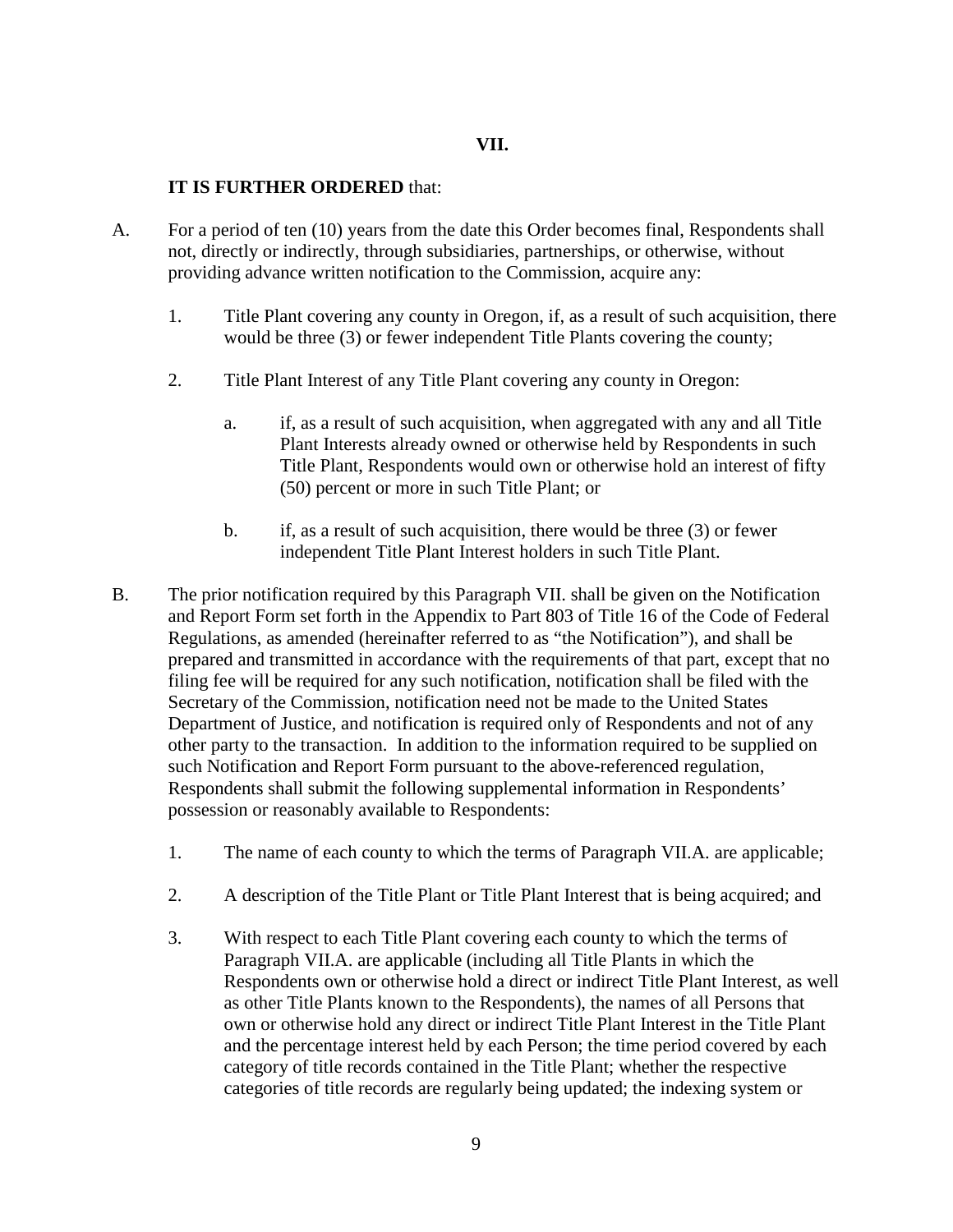systems used with respect to each category of title records; and the names of all Persons, including, but not limited to, title insurers or title insurance producers, who have access to the Title Plant.

C. Respondents shall provide the Notification to the Commission at least thirty (30) days prior to consummating the transaction (hereinafter referred to as the "first waiting period"). If, within the first waiting period, representatives of the Commission make a written request for additional information or documentary material (within the meaning of 16 C.F.R. § 803.20), Respondents shall not consummate the transaction until thirty (30) days after submitting such additional information or documentary material. Early termination of the waiting periods in this Paragraph VII. may be requested and, where appropriate, granted by letter from the Bureau of Competition. *Provided, however,* that prior notification shall not be required by this Paragraph for a transaction for which notification is required to be made, and has been made, pursuant to Section 7A of the Clayton Act, 15 U.S.C. § 18a.

### **VIII.**

### **IT IS FURTHER ORDERED** that:

- A. Within thirty (30) days after the date this Order is issued and every thirty (30) days thereafter until Respondents have fully complied with the provisions of Paragraphs II. and III. (and Paragraph IV., if applicable) of this Order, Respondents shall submit to the Commission a verified written report setting forth in detail the manner and form in which they intend to comply, are complying, and have complied with this Order. Respondents shall include in their compliance reports, among other things that are required from time to time, a full description of the efforts being made to comply with Paragraphs II. and III. (and Paragraph IV., if applicable) of this Order, including a description of all substantive contacts or negotiations for accomplishing the specified actions and the identity of all parties contacted. Respondents shall include in their compliance reports copies of all written communications to and from such parties, all internal memoranda, and all reports and recommendations concerning the accomplishment of the specified actions and obligations.
- B. One (1) year from the date this Order is issued, annually for the next nine (9) years on the anniversary of the date this Order is issued, and at other times as the Commission may require, Respondents shall file a verified written report with the Commission setting forth in detail the manner and form in which they have complied and are complying with this Order.

#### **IX.**

**IT IS FURTHER ORDERED** that Respondents shall notify the Commission at least thirty (30) days prior to:

A. Any proposed dissolution of a Respondent;